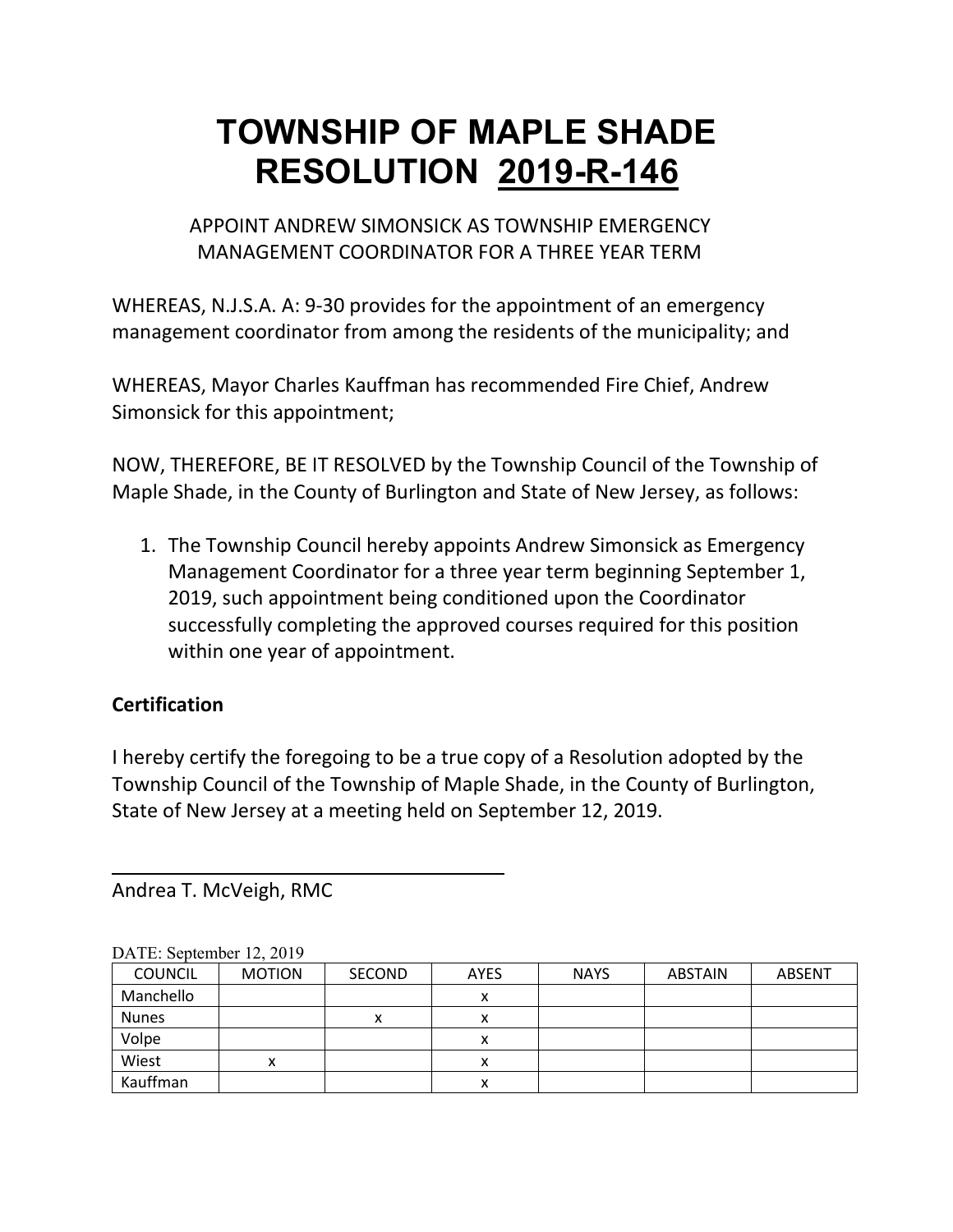### AUTHORIZE ENGINEERING SERVICES FOR THE 2019 NJDOT MUNICIPAL AID PROJECT

WHEREAS, the Township Engineer has submitted a proposal dated August 20, 2019 for Engineering Consulting Services related to the resurfacing of Collins Lane which project is subject of a 2019 NJDOT Municipal Aid grant; and

WHEREAS, the Township's Chief Financial Officer, as required by N.J.A.C. 5:30-1, has certified that there are sufficient funds available for the purpose of awarding a contract to said entity, said certification being attached hereto and made part hereof; and

WHEREAS, the Township Council now desires to approve the proposed services, as limited.

NOW, THEREFORE, BE IT RESOLVED, by the Township Council of the Township of Maple Shade, in the County of Burlington and State of New Jersey, as follows:

1. That the Township Council hereby authorizes the engineering services necessary for design/bid and construction phases of the 2019 NJDOT Municipal Aid Project as outlined in Richard A. Alaimo Association of Engineer's proposal dated August 20, 2019 for an amount not to exceed \$50,000.

2. That the Township Council hereby authorizes the Mayor and Township Clerk to execute any and all documents necessary for the completion of this project.

### **CERTIFICATION**

I hereby certify the foregoing to be a true copy of a Resolution adopted by the Township Council of the Township of Maple Shade, County of Burlington and State of New Jersey at a meeting held September 12, 2019.

| DATE: September 12, 2019 |               |               |             |             |                |               |
|--------------------------|---------------|---------------|-------------|-------------|----------------|---------------|
| <b>COUNCIL</b>           | <b>MOTION</b> | <b>SECOND</b> | <b>AYES</b> | <b>NAYS</b> | <b>ABSTAIN</b> | <b>ABSENT</b> |
| Manchello                |               |               | x           |             |                |               |
| <b>Nunes</b>             |               | x             | Λ           |             |                |               |
| Volpe                    |               |               | x           |             |                |               |
| Wiest                    | x             |               | x           |             |                |               |
| Kauffman                 |               |               | ́           |             |                |               |

Andrea T. McVeigh, Township Clerk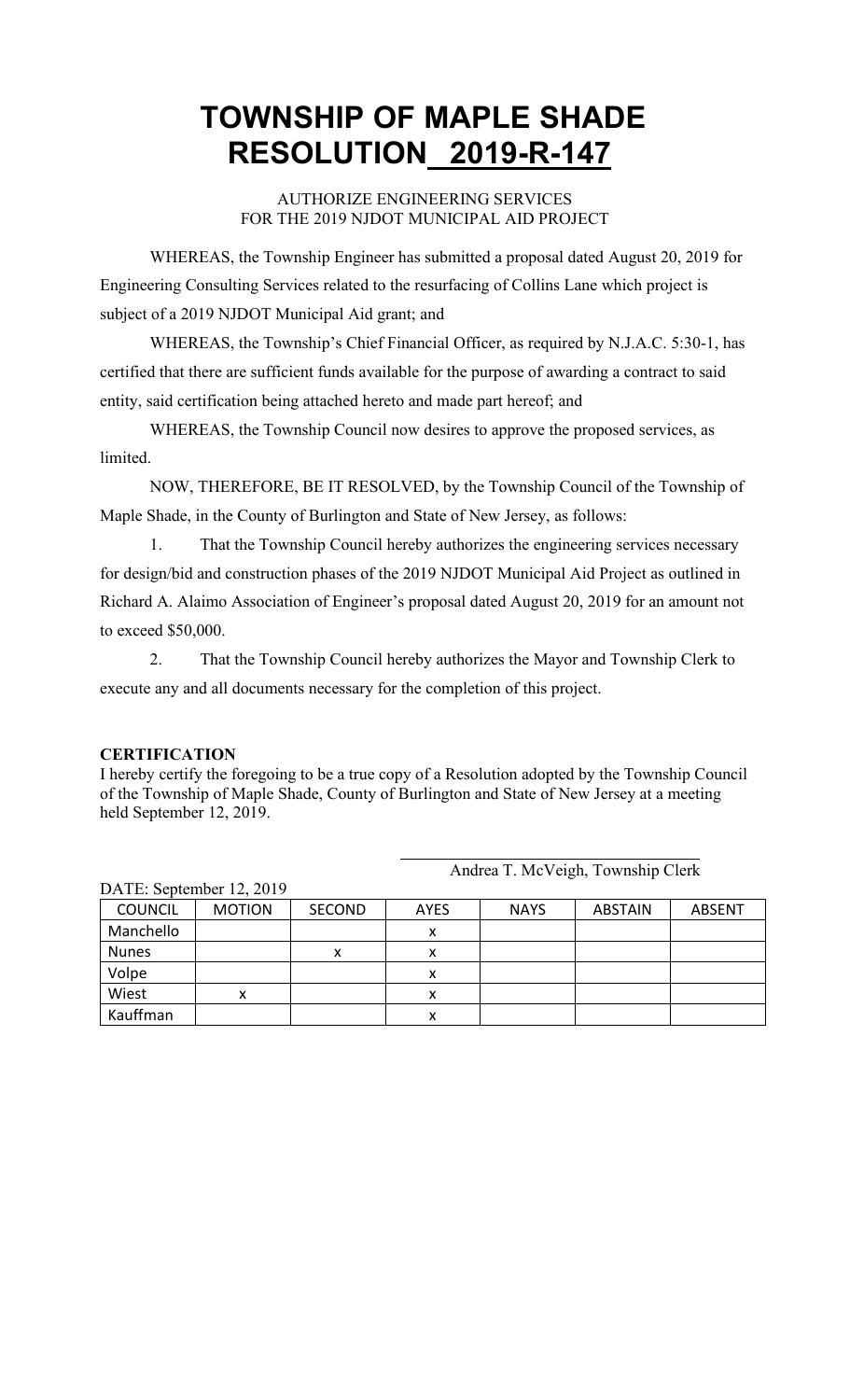| TITLE OF THE RESOLUTION                                | To cancel capital appropriation balances of completed<br>projects                                                         |
|--------------------------------------------------------|---------------------------------------------------------------------------------------------------------------------------|
| <b>STATUTORY REFERENCE</b>                             | NJSA 5:30-4.1 et seq.                                                                                                     |
| <b>INSTANCE WHEN YOU WOULD</b><br><b>TYPICALLY USE</b> | Completion of a capital project                                                                                           |
| <b>LIMITATIONS</b>                                     | None                                                                                                                      |
| <b>RELATED STATUTORY OR</b><br><b>OTHER REFERENCES</b> | None                                                                                                                      |
| <b>NUMBER OF COPIES DLGS</b>                           | None                                                                                                                      |
| DOCUMENTATION REQUIRED                                 | Certification from municipal engineer that project is<br>complete and that no additional commitments will be<br>incurred. |
| <b>OTHER INFORMATION</b>                               | None                                                                                                                      |
| <b>VOTE FOR PASSAGE</b>                                | Majority of the full membership                                                                                           |
| <b>EFFECTIVE DATE</b>                                  | Date of approval                                                                                                          |
| THE PROPER FORM AND HOW<br><b>TO FILL IT IN</b>        | Please see sample resolution<br>on the next page                                                                          |
| <b>VOTE NECESSARY</b>                                  | N/A                                                                                                                       |
| DATE OF FILING                                         | N/A                                                                                                                       |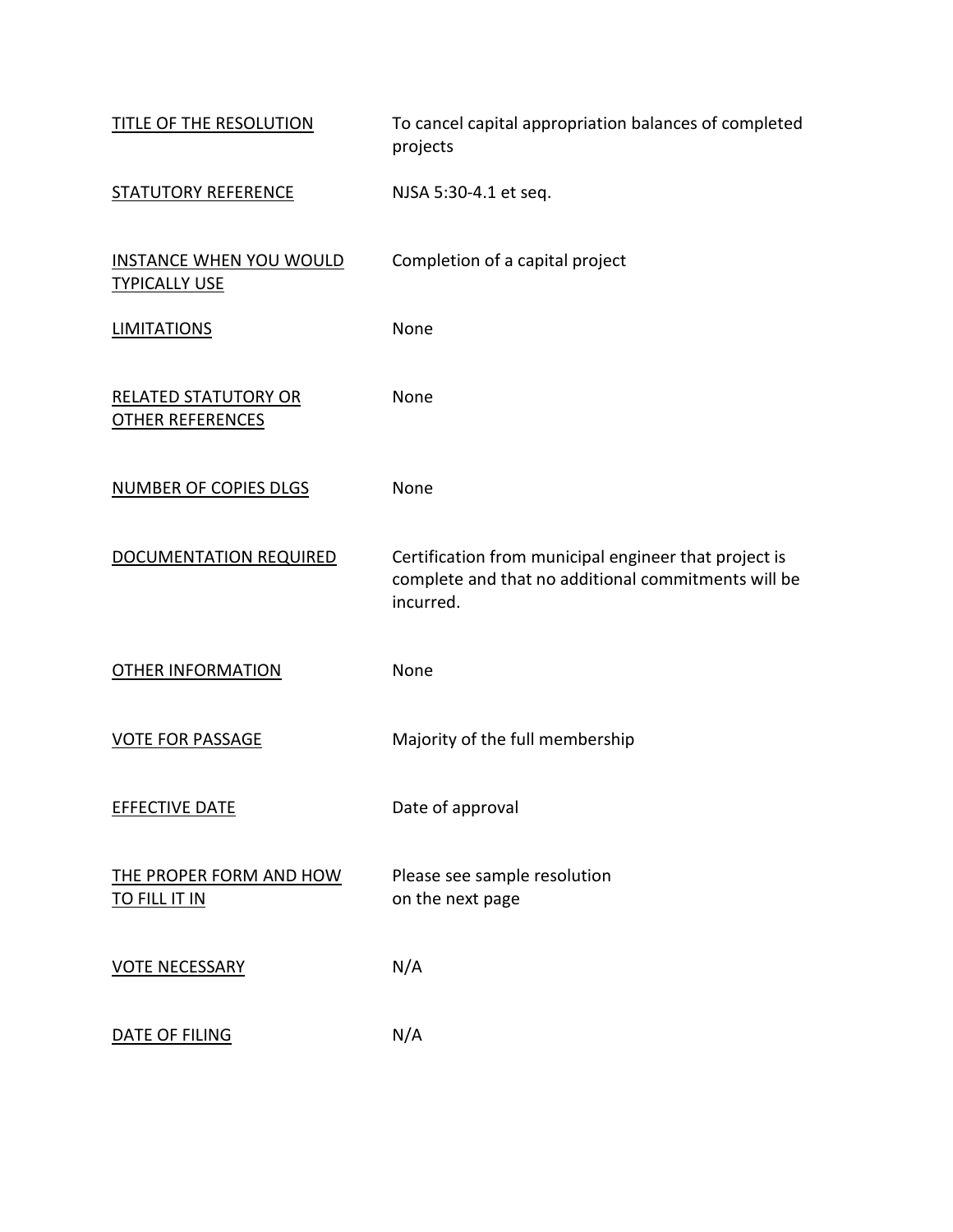#### RESOLUTION TO CANCEL CAPITAL APPROPRIATION BALANCES OF COMPLETED PROJECTS

WHEREAS, certain Capital Improvement appropriation balances remain dedicated to projects now completed; and

WHEREAS, it is necessary to formally cancel said balances so that the unexpended balances may be returned to each respective Capital Improvement Fund or credited to Reserve for Payment of Bonds or Loans, and unused debt authorizations may be canceled;

NOW THEREFORE, BE IT RESOLVED, by the Council of the Township of Maple Shade that the following unexpended and dedicated balances of capital appropriations be canceled:

|                                  | Reserve for |           |                        |            |      |            |
|----------------------------------|-------------|-----------|------------------------|------------|------|------------|
| Ordinance                        |             | Amount    |                        | Payment of |      | Authorized |
| Number                           |             | Canceled  | <b>Bonds and Loans</b> |            | Debt |            |
| <b>Water/Sewer Capital Fund:</b> |             |           |                        |            |      |            |
| 2006-11                          |             | 52,394.45 |                        | 15,722.87  |      | 36,671.58  |

#### **CERTIFICATION**

I hereby certify the foregoing to be a true copy of a Resolution adopted by the Township Council of the Township of Maple Shade, County of Burlington and State of New Jersey at a meeting held September 12, 2019.

Andrea T. McVeigh, Township Clerk

| $DATL$ . September 12, $2017$ |               |               |             |             |                |               |
|-------------------------------|---------------|---------------|-------------|-------------|----------------|---------------|
| <b>COUNCIL</b>                | <b>MOTION</b> | <b>SECOND</b> | <b>AYES</b> | <b>NAYS</b> | <b>ABSTAIN</b> | <b>ABSENT</b> |
| Manchello                     |               |               | ́           |             |                |               |
| <b>Nunes</b>                  |               | x             | ́           |             |                |               |
| Volpe                         |               |               | v           |             |                |               |
| Wiest                         |               |               |             |             |                |               |
| Kauffman                      |               |               |             |             |                |               |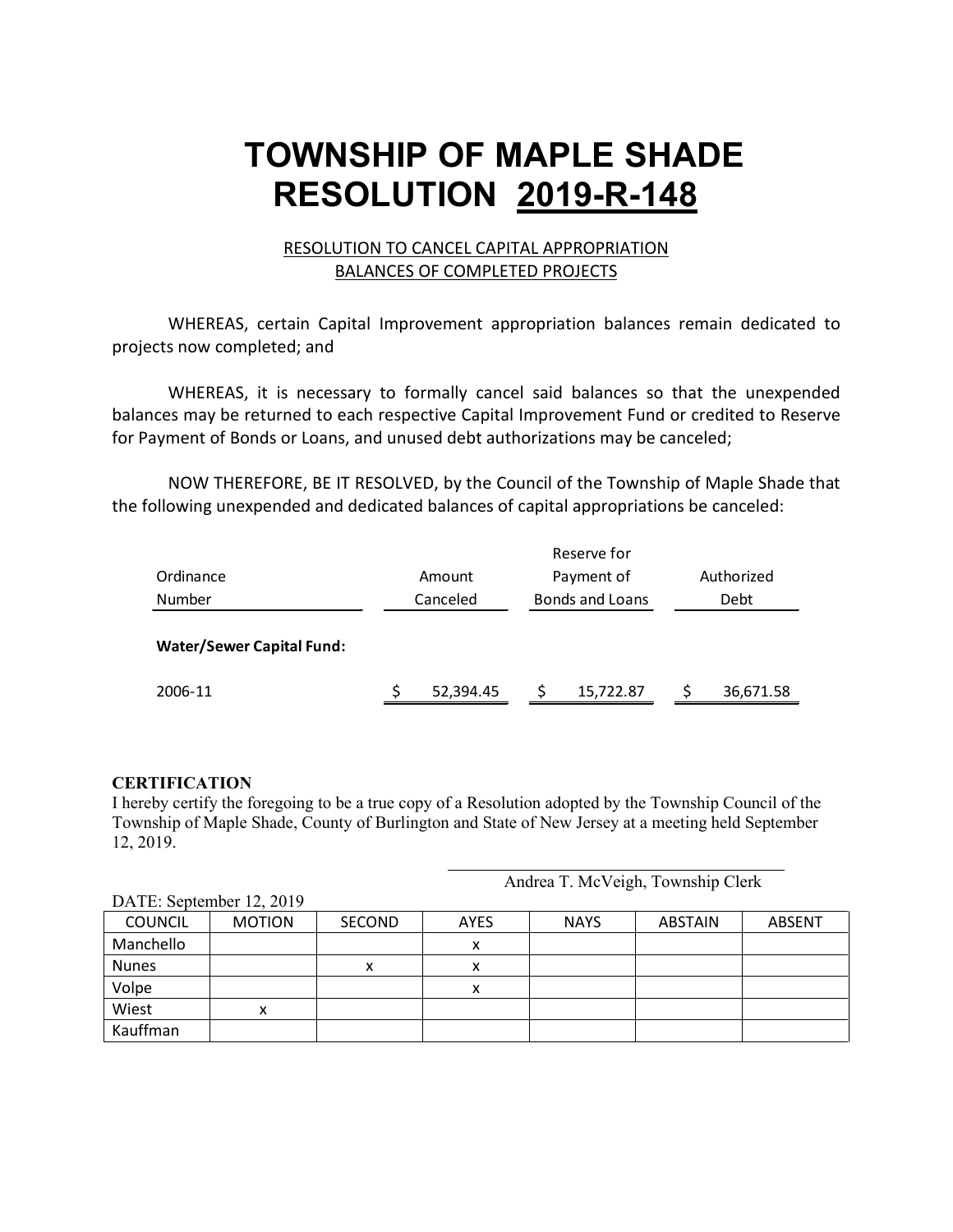#### APPOINT PEDRO PEREZ AS CLASS III OFFICER

WHEREAS, on May 9, 2019 the Township Council adopted Ordinance 2019- 06 adding the positions of Class II and Class III Special Law Enforcement Officer; and

WHEREAS, the Chief of Police has recommended appointing Pedro Perez as a Class III Officer for the 2019-2020 Maple Shade School District year; and

WHEREAS, funding for this position is subject to reimbursement from the Maple Shade Board of Education.

NOW THEREFORE, BE IT RESOLVED by the Township Council of the Township of Maple Shade, County of Burlington as follows:

1. Pedro Perez is hereby appointed as a Class III Officer of the Maple Shade Police Department commencing September 9, 2019 for the 2019-2020 academic year.

2. This appointment is only for one academic year. Any renewal is subject to continued funding by the Board of Education and satisfactory evaluation of the officer.

3. This appointment may be terminated prior to the end of the term should the Board of Education cease to fund the position.

#### **CERTIFICATION**

I hereby certify the foregoing to be a true copy of a Resolution adopted by the Township Council of the Township of Maple Shade, County of Burlington and State of New Jersey at a meeting held September 12, 2019.

Andrea T. McVeigh, Township Clerk

| $D1$ , Depiender 12, 2017 |               |        |             |             |                |               |
|---------------------------|---------------|--------|-------------|-------------|----------------|---------------|
| <b>COUNCIL</b>            | <b>MOTION</b> | SECOND | <b>AYES</b> | <b>NAYS</b> | <b>ABSTAIN</b> | <b>ABSENT</b> |
| Manchello                 |               |        |             |             |                |               |
| <b>Nunes</b>              |               | х      |             |             |                |               |
| Volpe                     |               |        |             |             |                |               |
| Wiest                     |               |        |             |             |                |               |
| Kauffman                  |               |        | л           |             |                |               |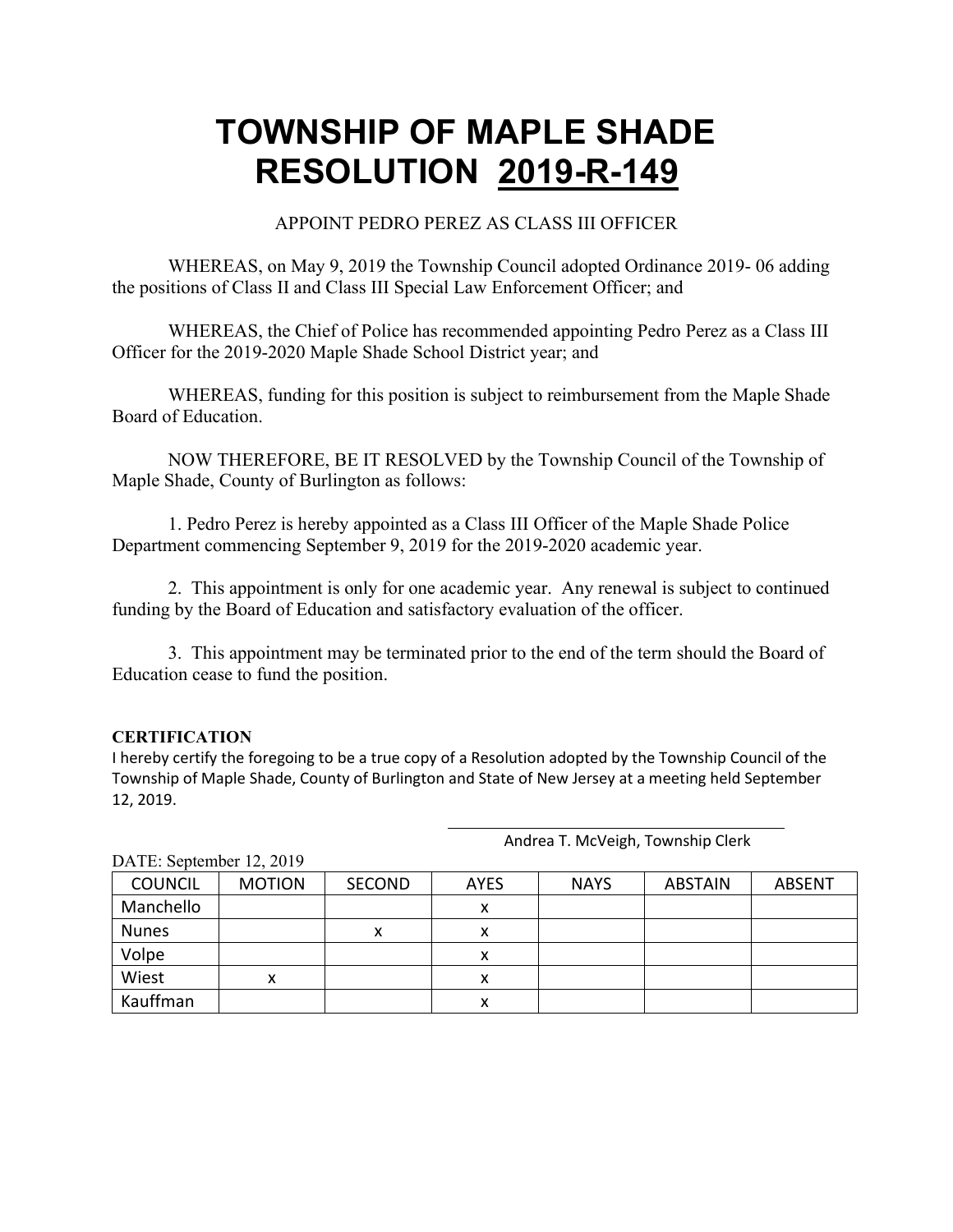#### RESOLUTION REQUESTING APPROVAL OF ITEMS OF REVENUE AND APPROPRIATION - N.J.S.A. 40A:4-87- BODY ARMOR REPLACEMENT FUND

WHEREAS, N.J.S.A. 40A:4-87 provides that the Director of the Division of Local Government Services may approval the insertion of any special item of revenue in the budget of any county or municipality when such item shall have been made available by law and the amount was not determined at the time of the adoption of the budget; and

WHEREAS, the Director may also approve the insertion of an item of appropriation for equal amount.

NOW, THEREFORE, BE IT RESOLVED, by the Township Council of the Township of Maple Shade, in the County of Burlington and State of New Jersey, as follows:

1. The Township Council hereby requests the Director of the Division of Local Government Services to approve the insertion of an item of revenue in the budget of the year 2018 in the sum of \$3,775.95, which is now available from the State of New Jersey.

2. The Township Council hereby appropriates the like sum of \$3,775.95under the caption of "2018 Body Armor Replacement Fund."

3. The above is the result of the submission of a grant application and execution of a grant agreement with Body Armor Replacement Fund in the amount of \$3,775.95.

#### **CERTIFICATION**

I, Andrea T. McVeigh, RMC do hereby certify that the foregoing is a true copy of a resolution adopted by the Governing Body of the Township of Maple Shade at a meeting held on September 12, 2019.

Andrea T. McVeigh, Township Clerk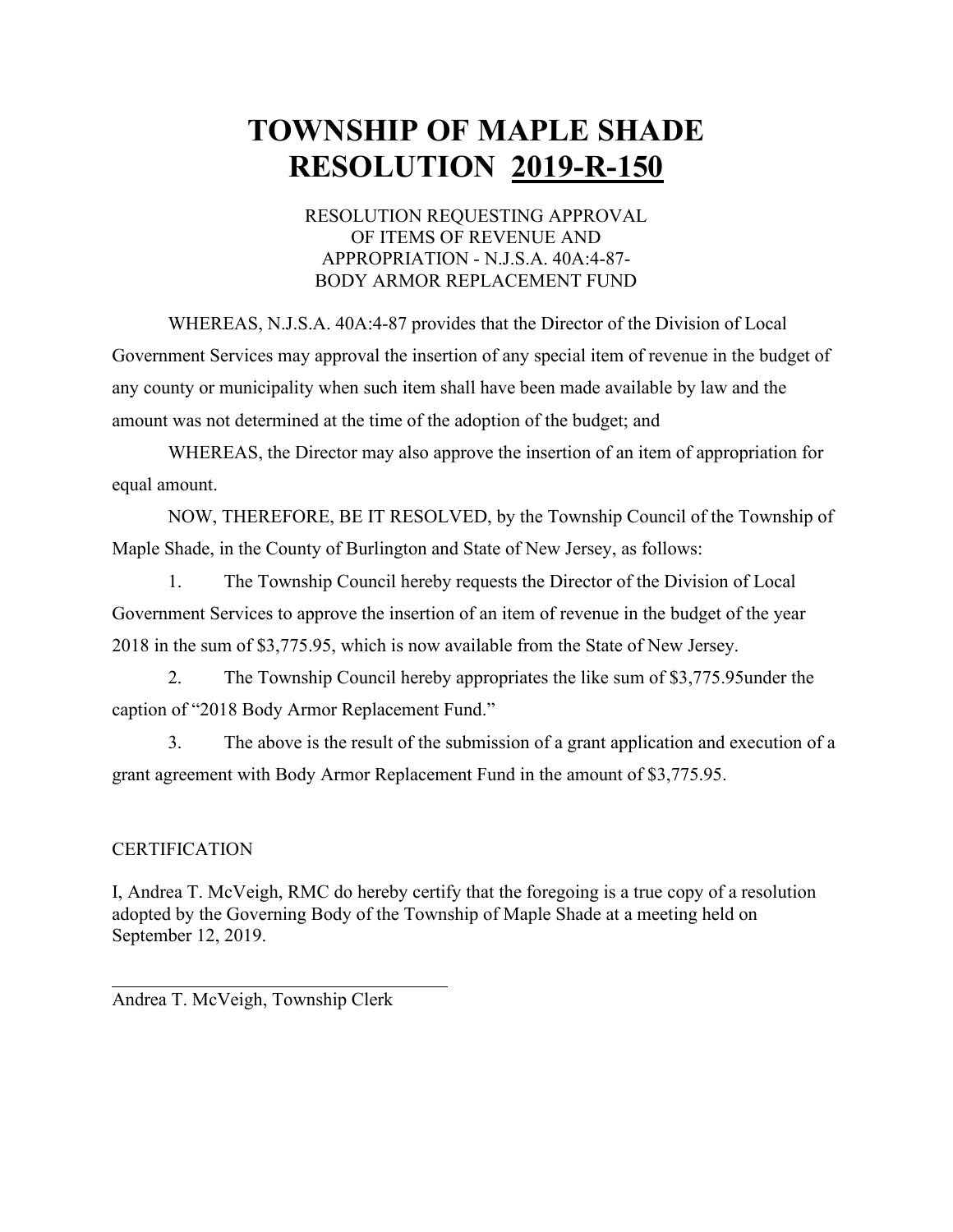DATE: September 12, 2019

| <b>COUNCIL</b> | <b>MOTION</b> | <b>SECOND</b> | <b>AYES</b> | <b>NAYS</b> | <b>ABSTAIN</b> | <b>ABSENT</b> |
|----------------|---------------|---------------|-------------|-------------|----------------|---------------|
| Manchello      |               |               |             |             |                |               |
| <b>Nunes</b>   |               | х             |             |             |                |               |
| Volpe          |               |               |             |             |                |               |
| Wiest          |               |               |             |             |                |               |
| Kauffman       |               |               |             |             |                |               |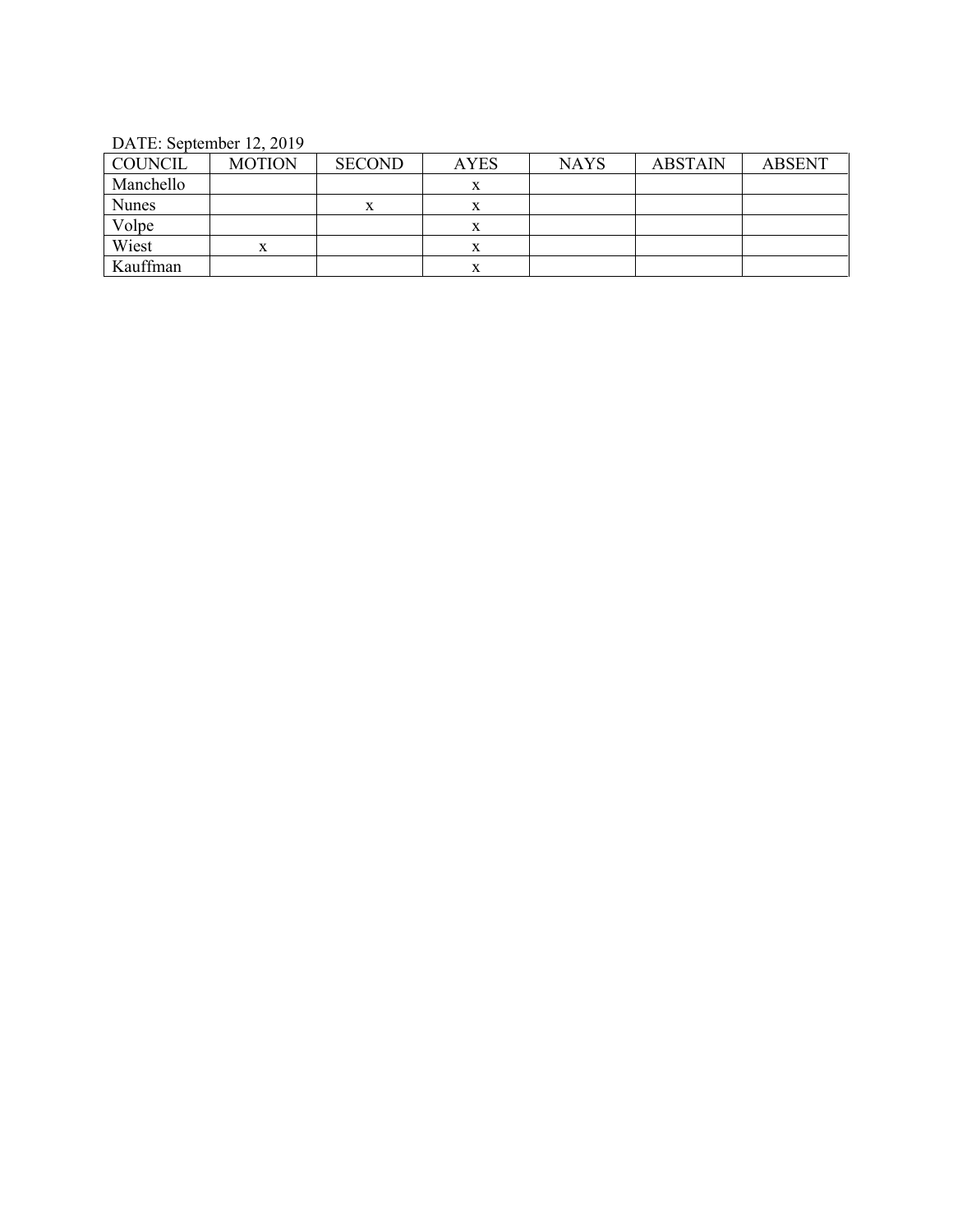**WHEREAS,** the Burlington County Board of Chosen Freeholders has approved the Open Space, Recreation, Farmland and Historic Preservation Trust Fund ("Trust Fund") and established a Municipal Park Development Program ("program") to provide grant funds in connection with municipal acquisition of lands for county park, recreation, conservation and farmland preservation purposes, as well as for municipal public park and recreation development purposes; and

**WHEREAS,** the Governing Body of the Township of Maple Shade desire to obtain County Municipal Park Development Program funds in the amount of \$250,000 to fund the JFK Memorial Field Park Improvement Project; and

**WHEREAS**, the total cost of the project including all matching funds is estimated to be \$375,000.00; and

**WHEREAS**, the Township of Maple Shade is the owner of and controls the project site.

**NOW, THEREFORE, BE IT RESOLVED**, by the Township of Maple Shade, County of Burlington, State of New Jersey, that:

- 1. Manager Susan Danson is authorized to (a) make an application to the County of Burlington for Municipal Park Development program Funds, (b) provide additional application information and furnish such documents as may be required for the Municipal Park Development Program and (c) act as the municipal contact person and correspondent of the above named municipality;
- 2. The Township of Maple Shade is committed to this project and will provide the balance of funding necessary to complete the project in the form of non-county matching funds as required in the Policy and Procedures Manual for the Program; and
- 3. If awarded a grant by the County of Burlington under the Municipal Park Development Program, the municipality will use the approved funds in accordance with the Municipal Park Development Program Policy and Procedure Manual, and applicable federal, state, and local government rules, regulations and statutes thereto; and
- 4. The Township of Maple Shade is hereby authorized to sign and execute any required documents, agreements and amendments thereto with the County of Burlington for the approved funds; and
- 5. This resolution shall take effect immediately.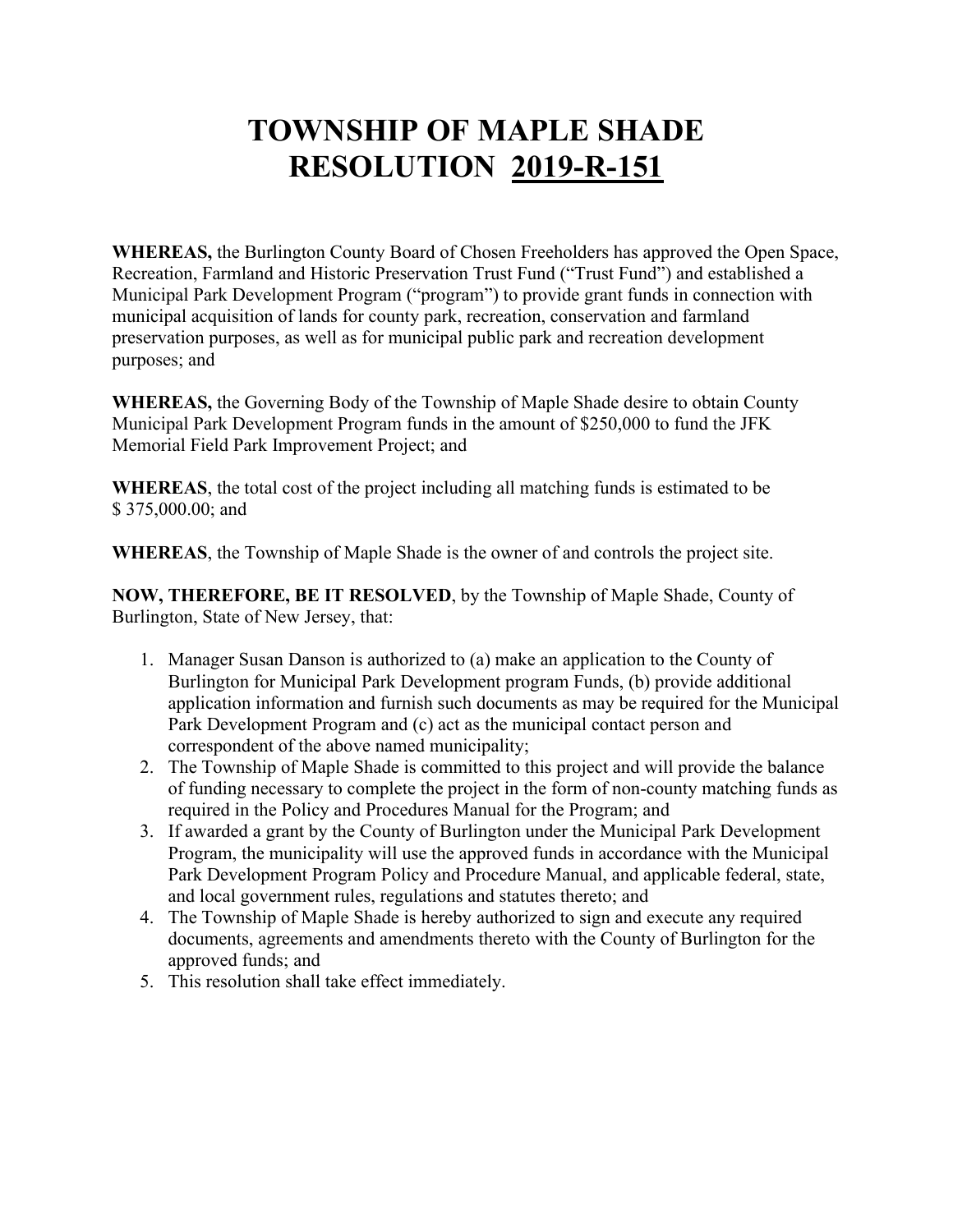#### **CERTIFICATION**

I, Andrea T. McVeigh, RMC do hereby certify that the foregoing is a true copy of a resolution adopted by the Governing Body of the Township of Maple Shade at a meeting held on the 12<sup>th</sup> day of September, 2019. In Witness Whereof, I have hereunder set my hand and official seal of the municipality this  $12<sup>th</sup>$  day of September, 2019.

Andrea T. McVeigh, RMC Maple Shade Township Clerk

| $DATE.$ September 12, $2013$ |               |               |             |             |                |               |
|------------------------------|---------------|---------------|-------------|-------------|----------------|---------------|
| COUNCIL                      | <b>MOTION</b> | <b>SECOND</b> | <b>AYES</b> | <b>NAYS</b> | <b>ABSTAIN</b> | <b>ABSENT</b> |
| Manchello                    |               |               | x           |             |                |               |
| Nunes                        |               |               | △           |             |                |               |
| Volpe                        |               |               |             |             |                |               |
| Wiest                        | x             |               | x           |             |                |               |
| Kauffman                     |               |               | x           |             |                |               |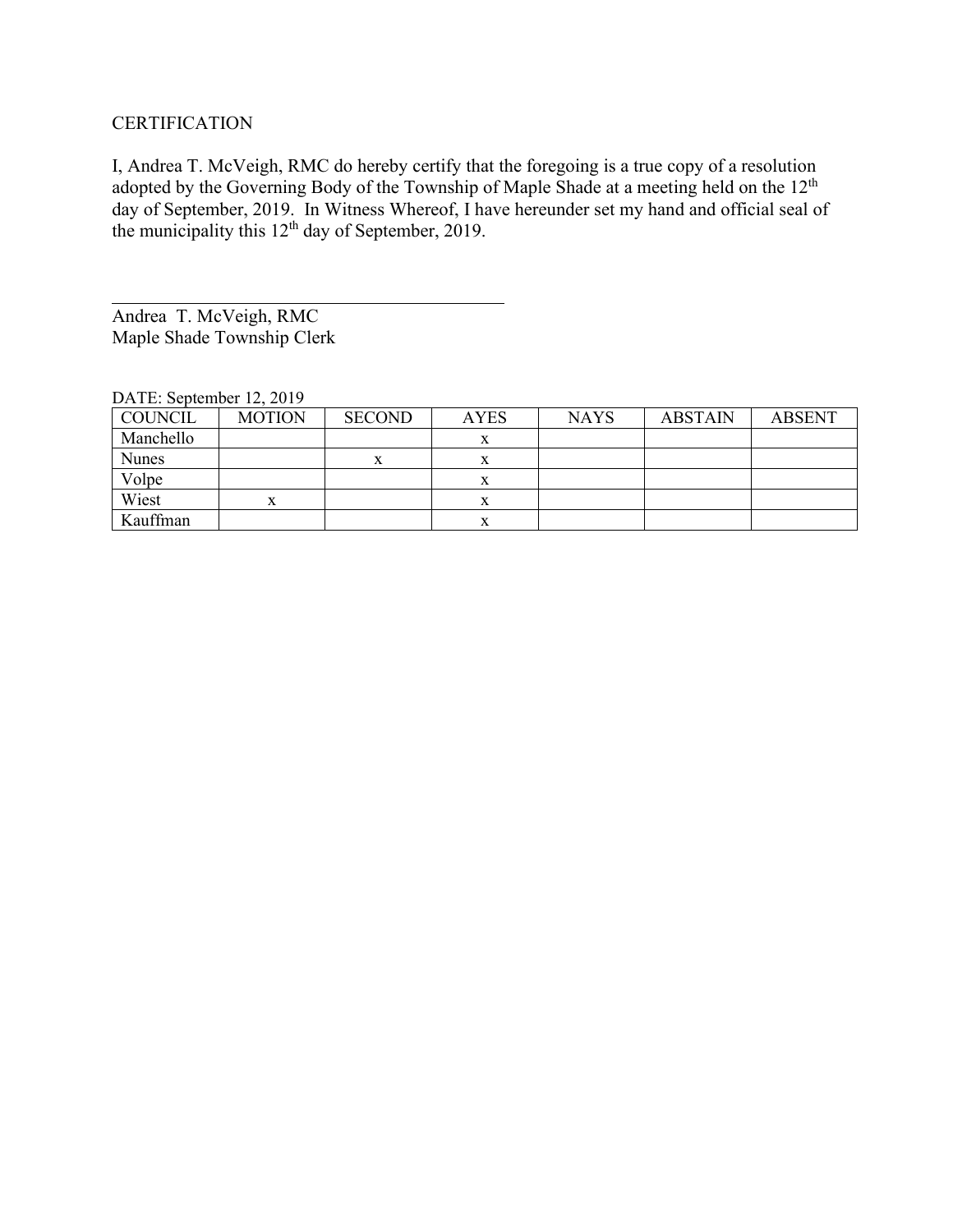## **TOWNSHIP OF MAPLE SHADE**

## **RESOLUTION 2019-R-152**

### **TOWNSHIP OF MAPLE SHADE FUND BALANCE POLICY**

**WHEREAS,** the Council (the "Governing Body") of the Township of Maple Shade acknowledges the maintenance of fiscal stability is important to the prudent operation of government and in determining its credit worthiness; and

**WHEREAS**, the ability to adjust local government revenues during the budget year and from year to year may be limited to meet unanticipated expenditures resulting from, inter alia, natural disasters, unforeseen increases in operating costs, unexpected capital expenditures; and

**WHEREAS**, changes in federal and state government spending policies can also impact local government revenues, particularly if reductions in such spending force local governments to increase their own spending to make up for the loss in federal and state government revenue; and

**WHEREAS**, fund balance, represents an available resource that can be used to meet working capital requirements, emergency expenditures and afford transition due to systemic changes in revenues and expenditures; and

**WHEREAS**, sufficient levels of unreserved fund balance can assure the continued orderly operation of government and the provision of services to taxpayers and the stability of the tax structure; and

**WHEREAS**, local governments frequently utilize a percentage of the municipality's annual operating expenditures as the means of determining the appropriate level of an unreserved fund balance; and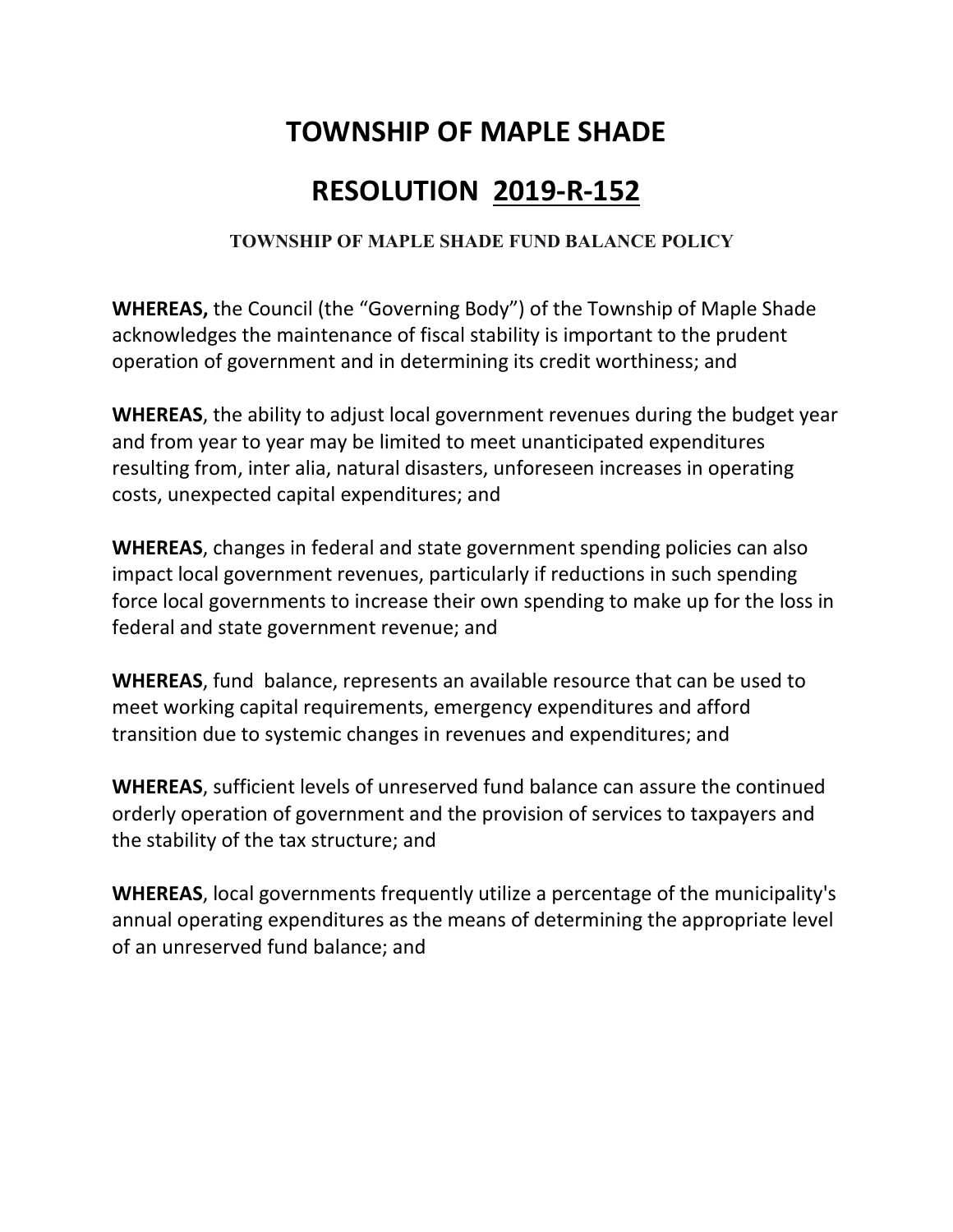**WHEREAS**, drawdown of the fund balance, without the reasonable expectation of regenerating such amounts drawn down during the budget year, is evidence of a structural imbalance of the Township of Maple Shade's budget; and

**WHEREAS**, maintaining the stability of sufficient levels of unreserved fund balance will be equally important for the Township of Maple Shade, so that the fund balance policy will be meaningful and effective; and

**WHEREAS**, the Township of Maple Shade has evaluated historic use and replenishment patterns of fund balance in prior years' budgets, potential risks to budget stability including revenue and expenditure volatility, infrastructure risk, and extreme or emergency events, State requirements and State and national best practices,

**Now Therefore**, a fund balance target should be established, and the following shall be used as guidelines.

The Township of Maple Shade shall establish or maintain a target fund balance of 15% to 50% of the previous year's operating expenditures Amounts appropriated in the ensuing budget which reduce the fund balance below the Target may be made only upon a specific vote of the Governing Body.

Upon such vote, a plan shall be developed to restore fund balance to the Target balance within a one year to five-year period.

As part of the annual budget process, amounts in excess of the Target that are used in the budget are considered "non-recurring" revenues and should be allocated/budgeted to, among other things, purchase capital assets with a useful life of 5 years or more, fund other reserves, or provide "one-time" direct tax relief and not to support increased operating expenses.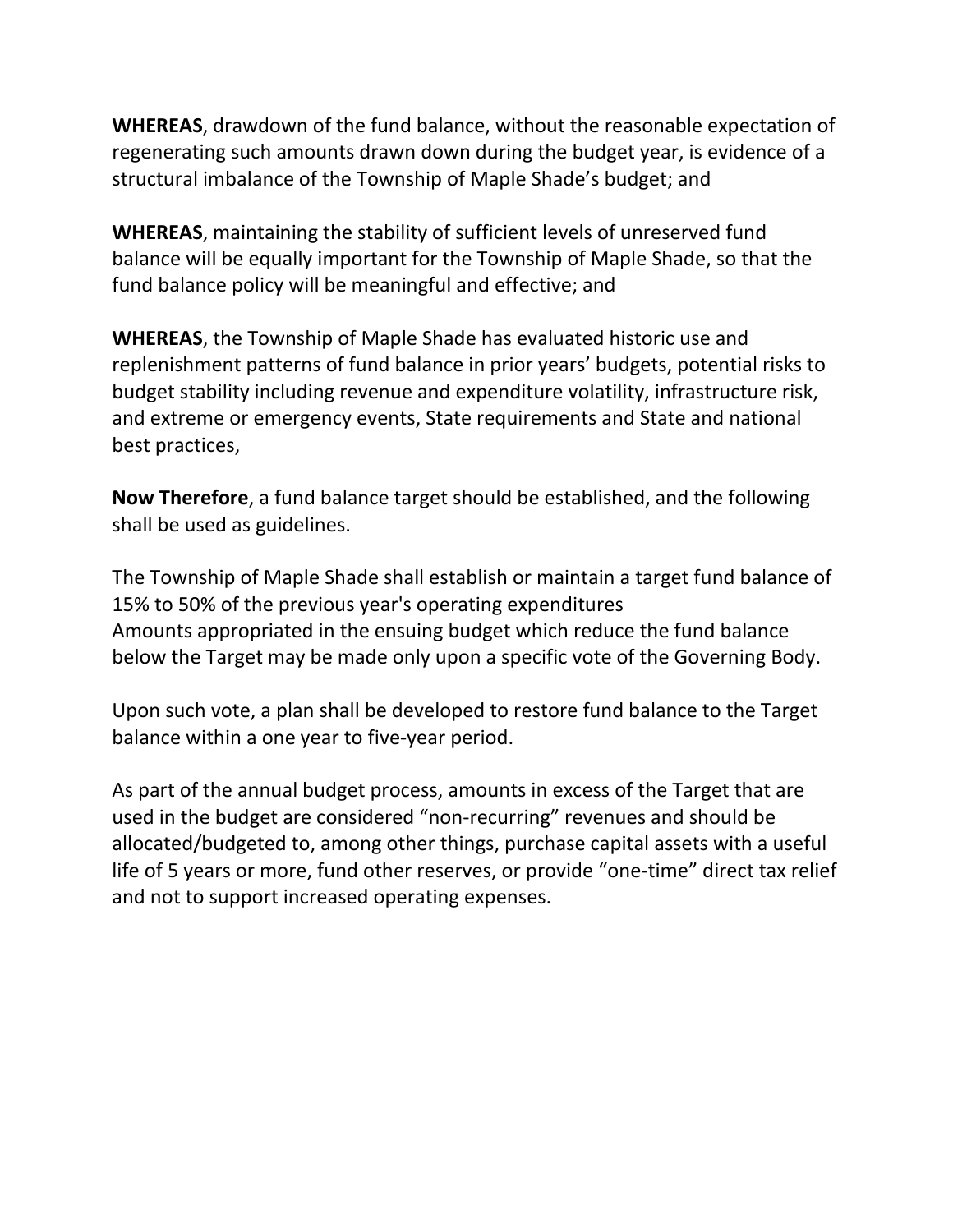If the year-end available fund balance, based upon unaudited figures, is for any reason below the Target, then, to rebuild the fund balance toward the Target, no more than 50% of the surplus generated in the prior fiscal year shall be appropriated as a revenue in the succeeding year's budget.

The Governing Body, by vote, can declare a fiscal emergency and withdraw any amount of General Fund balance for purposes of addressing the fiscal emergency. Any such action must also provide a plan to restore fund balance to the Target within a five-year period.

This policy will be reviewed by the Governing Body every three years following adoption or sooner at the direction of the Governing Body.

#### **CERTIFICATION**

I hereby certify the foregoing to be a true copy of a Resolution adopted by the Maple Shade Township Council at a meeting held on September 12, 2019.

Andrea T. McVeigh, Township Clerk

 $\mathcal{L}_\text{max}$  , where  $\mathcal{L}_\text{max}$  and  $\mathcal{L}_\text{max}$  and  $\mathcal{L}_\text{max}$ 

| <b>COUNCIL</b> | <b>MOTION</b> | <b>SECOND</b> | <b>AYES</b> | <b>NAYS</b> | <b>ABSTAIN</b> | <b>ABSENT</b> |
|----------------|---------------|---------------|-------------|-------------|----------------|---------------|
| Manchello      |               |               | л           |             |                |               |
| <b>Nunes</b>   |               |               | л           |             |                |               |
| Volpe          |               |               | л           |             |                |               |
| Wiest          | x             |               | л           |             |                |               |
| Kauffman       |               |               | △           |             |                |               |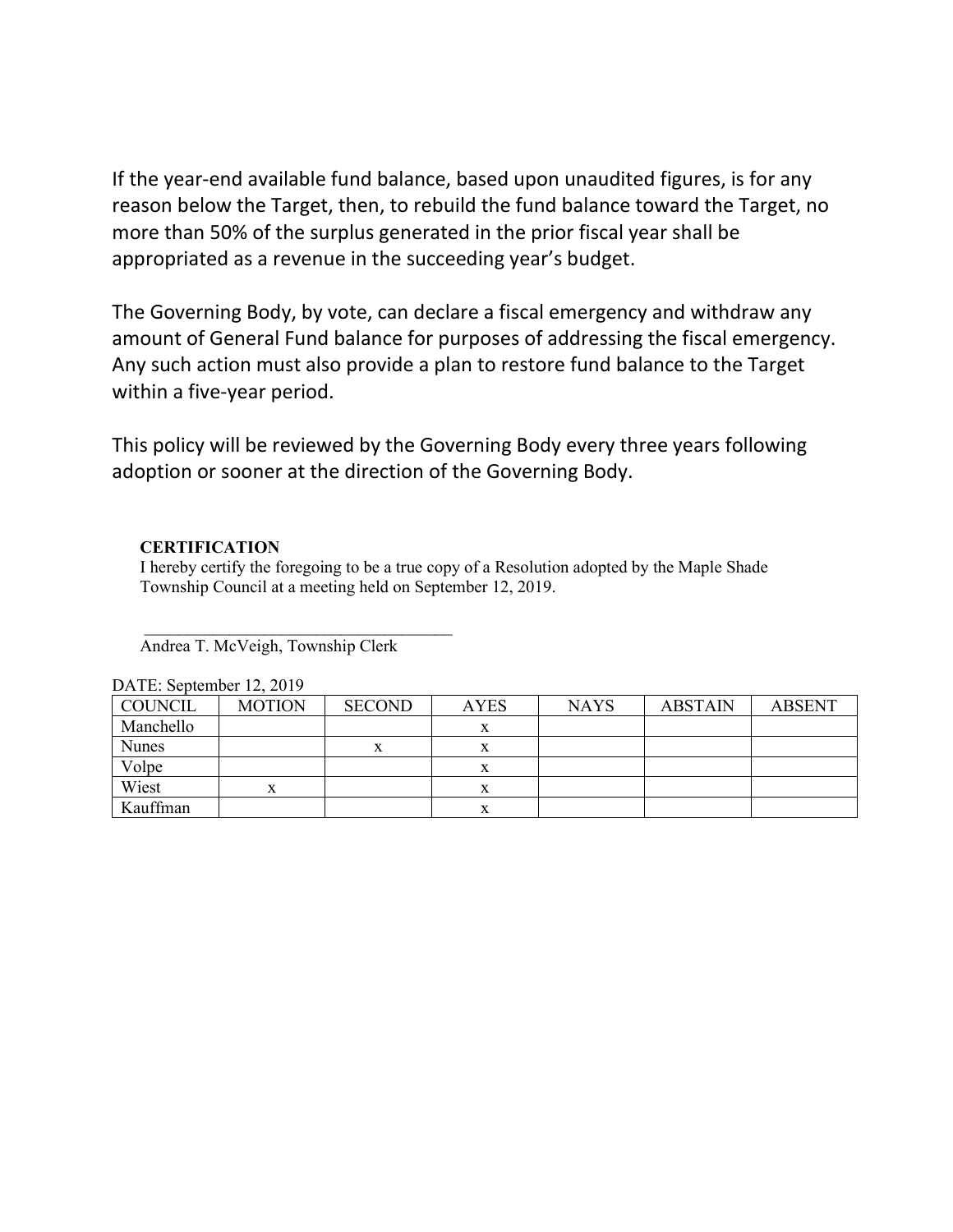### **TOWNSHIP OF MAPLE SHADE DEBT POLICY**

**WHEREAS,** the Council (the "Governing Body") of the Township of Maple Shade recognizes the need to establish a debt policy to prudently manage indebtedness incurred by the Township of Maple Shade; and

WHEREAS, the Township of Maple Shade is subject to the oversight of the Department of Community Affairs, the Local Finance Board and the New Jersey Statutes (N.J.S.A. 40A:2-Local Bond Law; and

WHEREAS, the Township of Maple Shade is restricted by State Statute as to limitations on net debt, to, generally, 3.5% of the Township of Maple Shade threeyear average equalized evaluation; and

WHEREAS, the Township of Maple Shade is similarly restricted by State Statute with regard to limitations on capital items to be financed, amortization requirements and length of borrowing term; and

WHEREAS, in addition to the limitations set forth by State Statute, the Governing Body recognizes the need to detail and adopt a Debt Policy based on best practices, historic debt issuance, and future capital plans; and

**WHEREAS**, the Township of Maple Shade has evaluated historic debt issuance, and the now current Capital Budget,

**NOW, THEREFORE, BE IT RESOLVED THAT,** The Township of Maple Shade shall, as a goal, maintain debt target for which total net debt is no greater than 3.5% of the equalized ratable value, and/or for which annual debt service is no